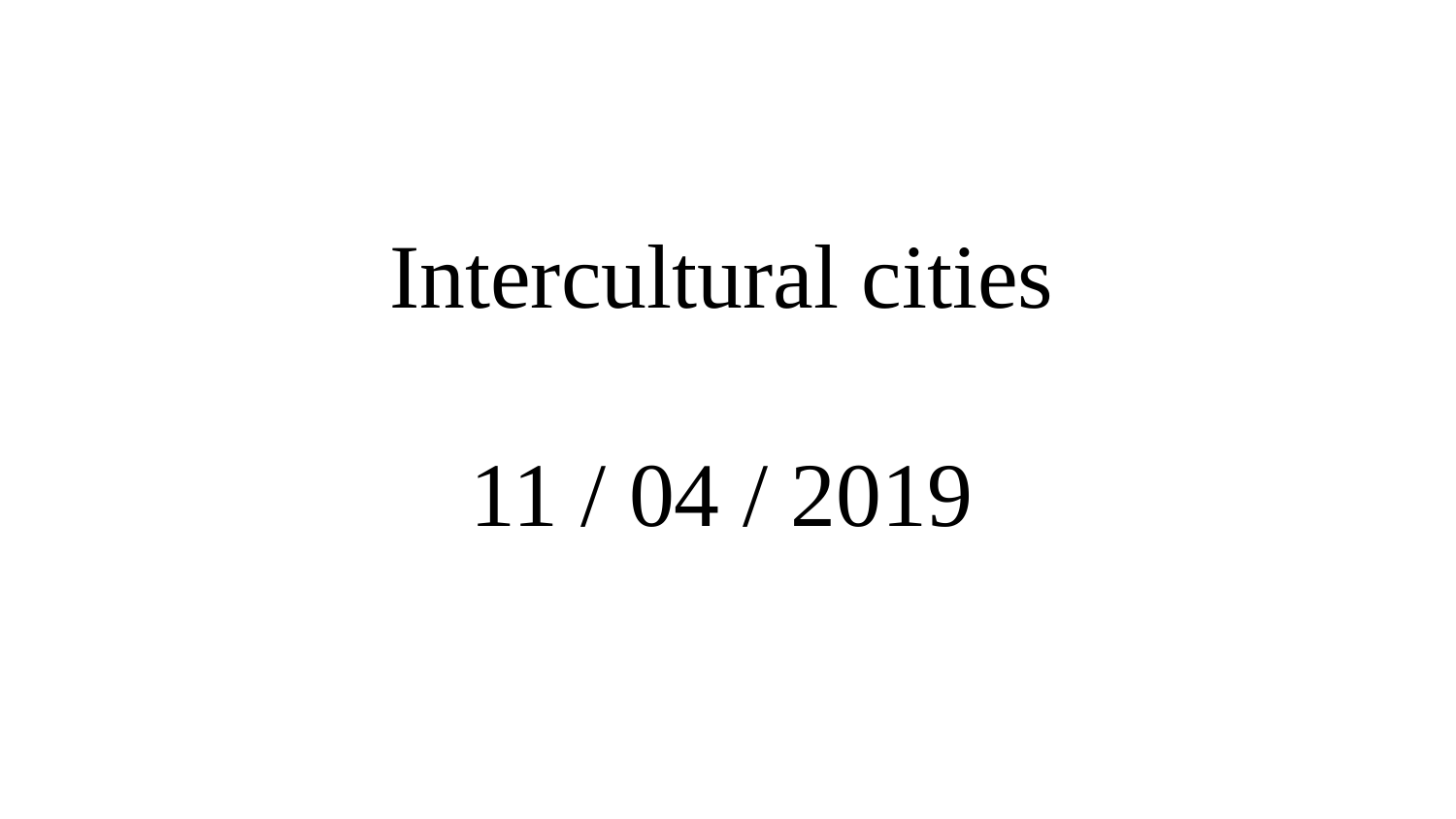# **European Charter**

# **For Interconvictionality**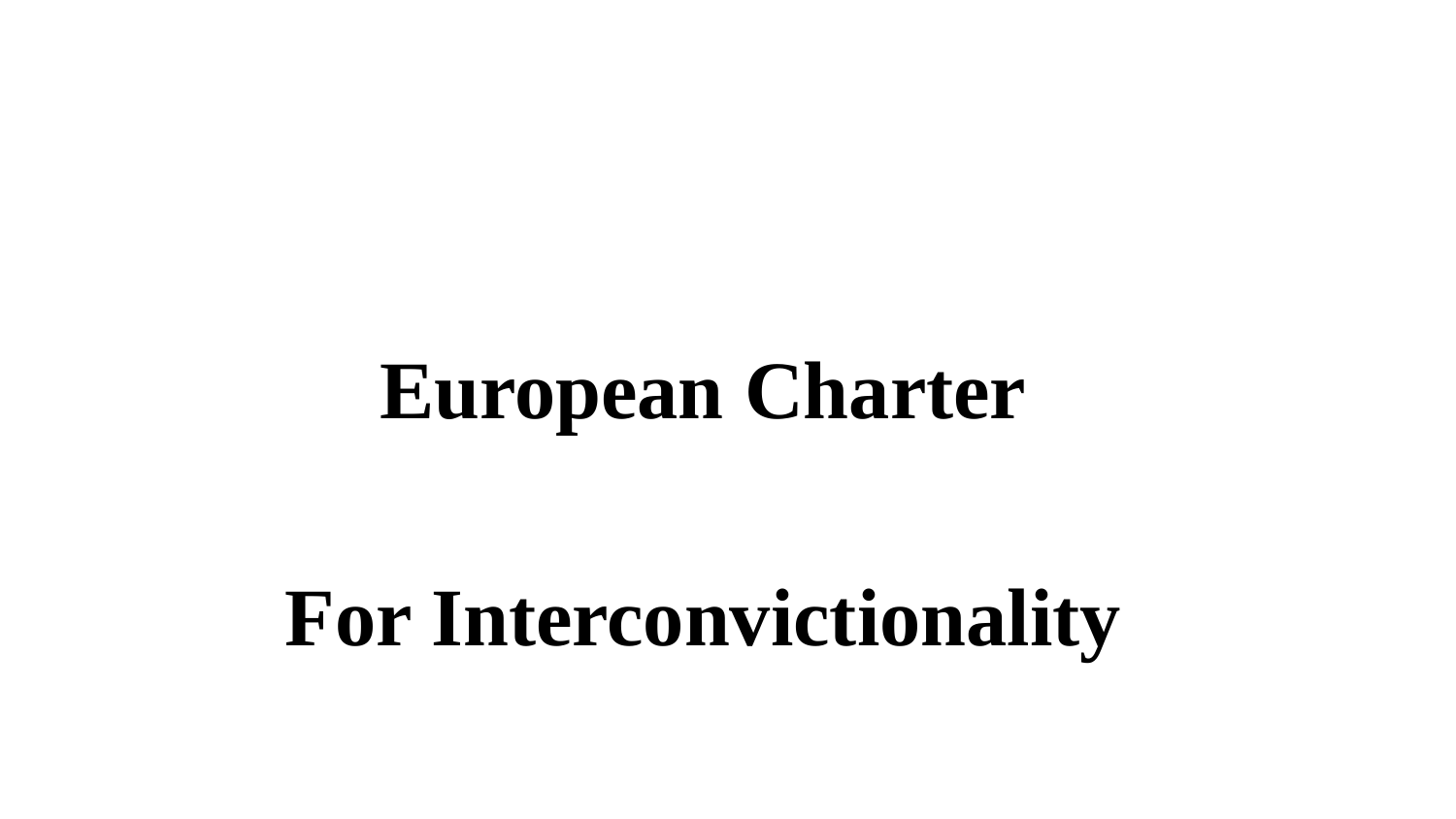#### **The Intercultural, International, Interconvictional Group G3i**

It is a working group, composed of men and women of different nationalities and a range of culture, religion and philosophy.

It seeks to contribute to the development of European citizenship and society by promoting the better founded operation of the groundbreaking concept of interconvictionality.

The G3i is persuaded that interconvictionality contributes to the cohesiveness of multicultural and multi-convictional society.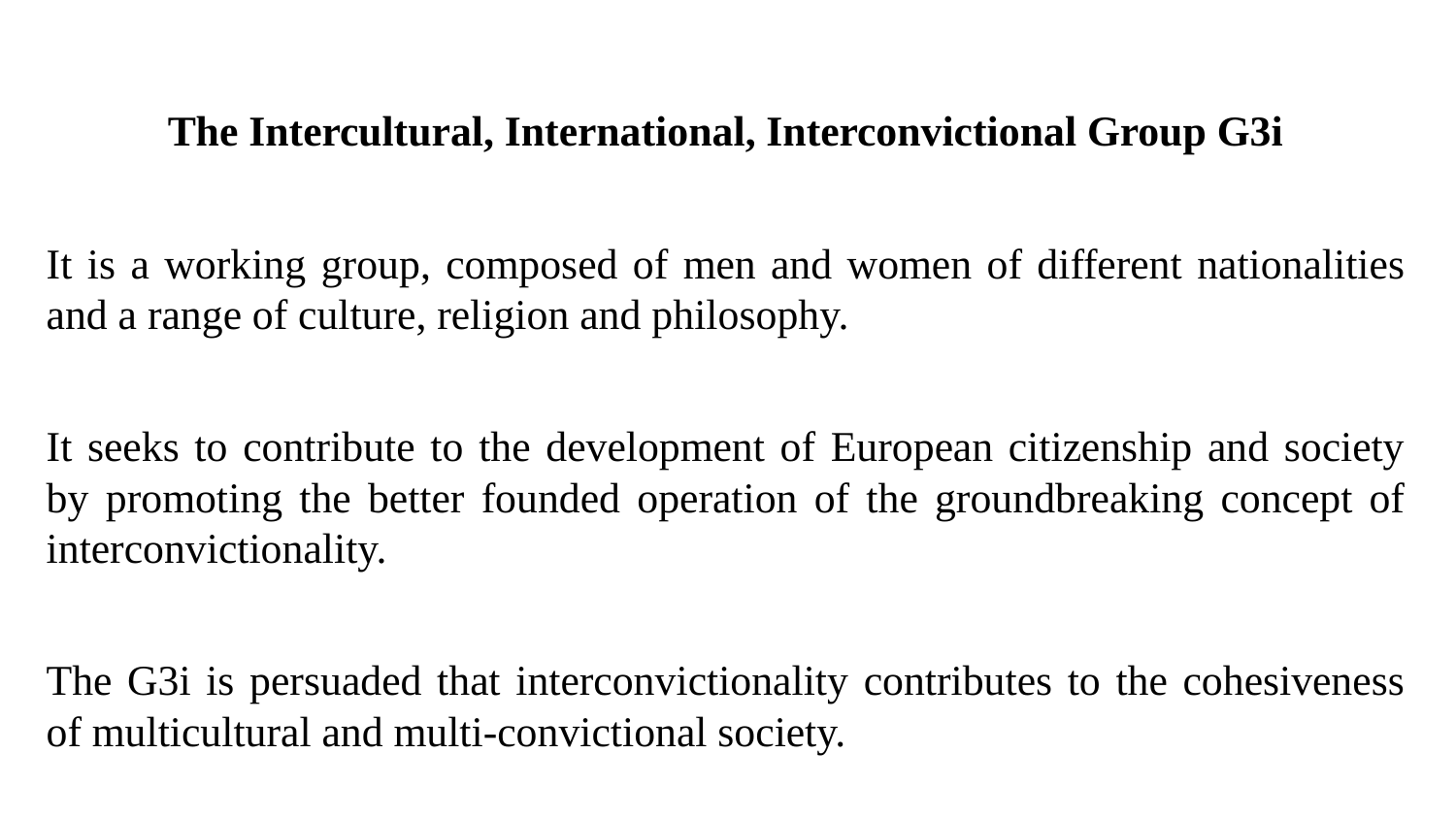### MULTI...

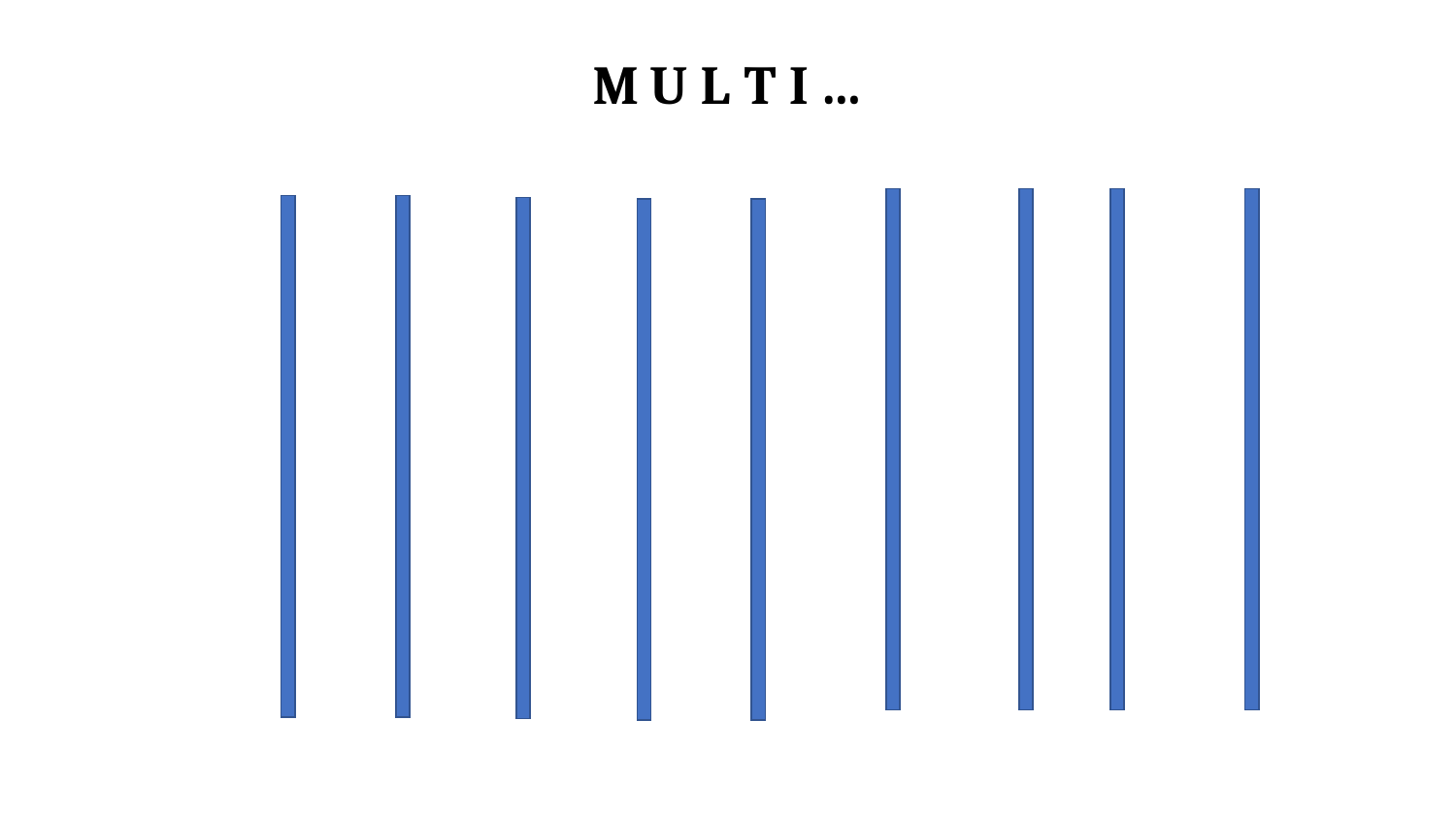### INTER...

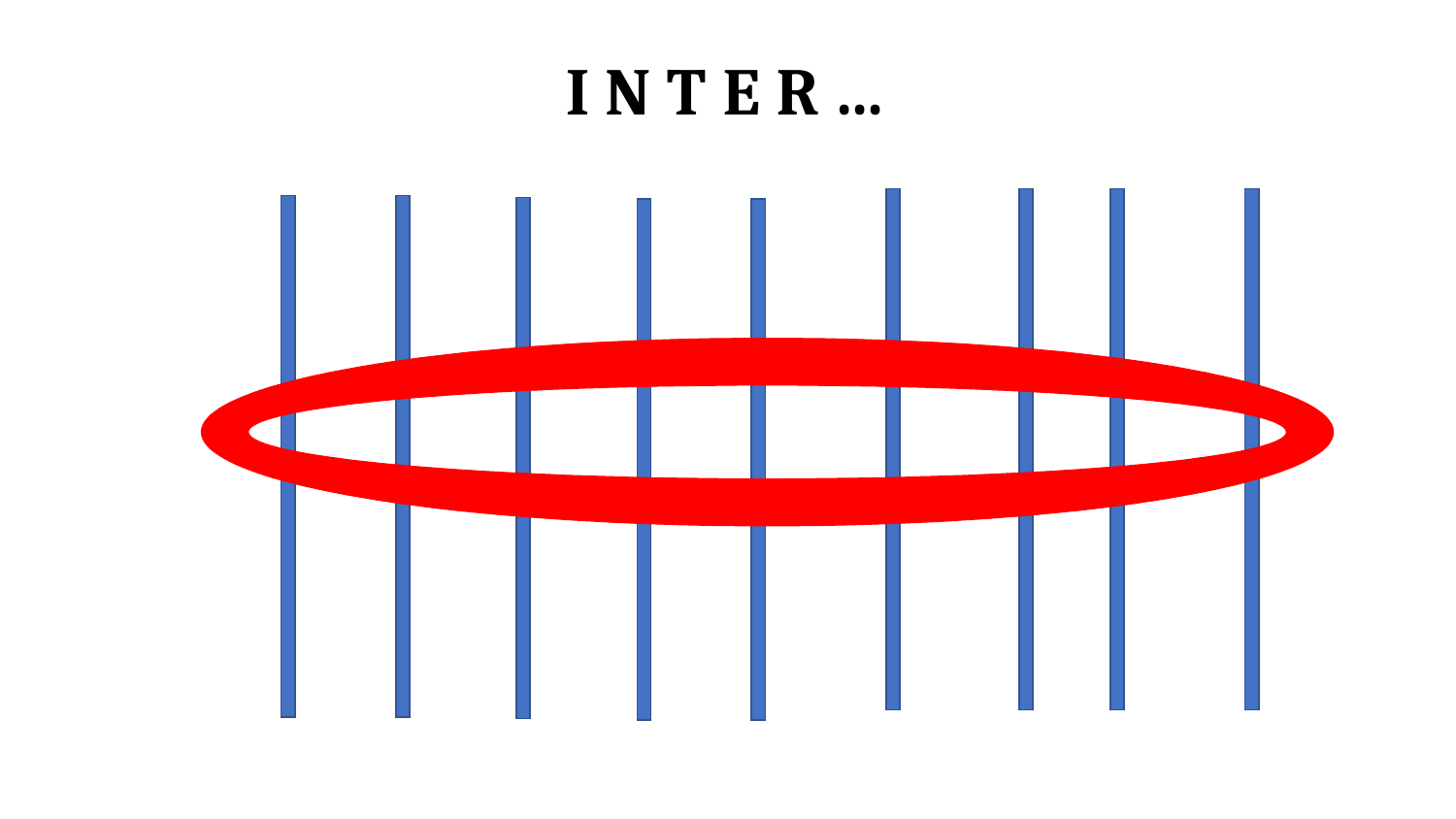One of the fundamental features of Europe is the political, social, linguistic and cultural diversity of the constituant peoples.

Lightening the internal borders of the continent, the intermingling of its native populations and increasing migratory movements, contribute today to highlight this ever more strongly.

To this evolution is added the expression of an increasing variety of "convictions" of all kinds: philosophical, religious, political, asocial or cultural.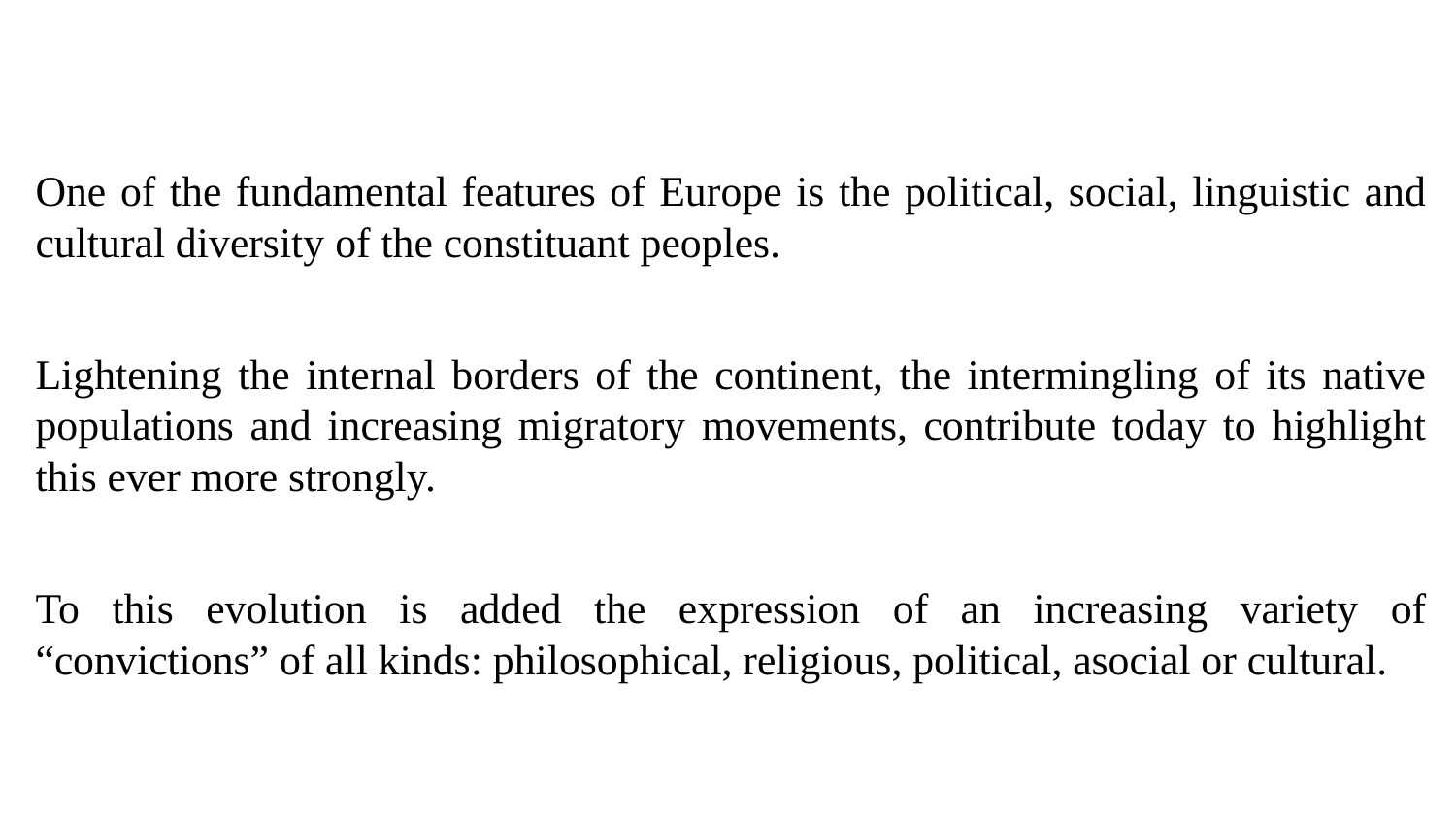If the 1905 Convention, which founded the Council of Europe, and the 2000 Charter of Fundamental Rights of the European Union recognise the importance of convictions for expressing them, they say nothing as to how their diversity is to be taken jointly into account.

Thus, the G3i suggests the the Council of Europe and the European Union register, as one of their major projects, the recourse of the concept of Intervictionality, in other words the simultaneous recognition of convictional diversity, of their potential reciprocal contributions and of the possibility of overcoming their different purposes in order to act together.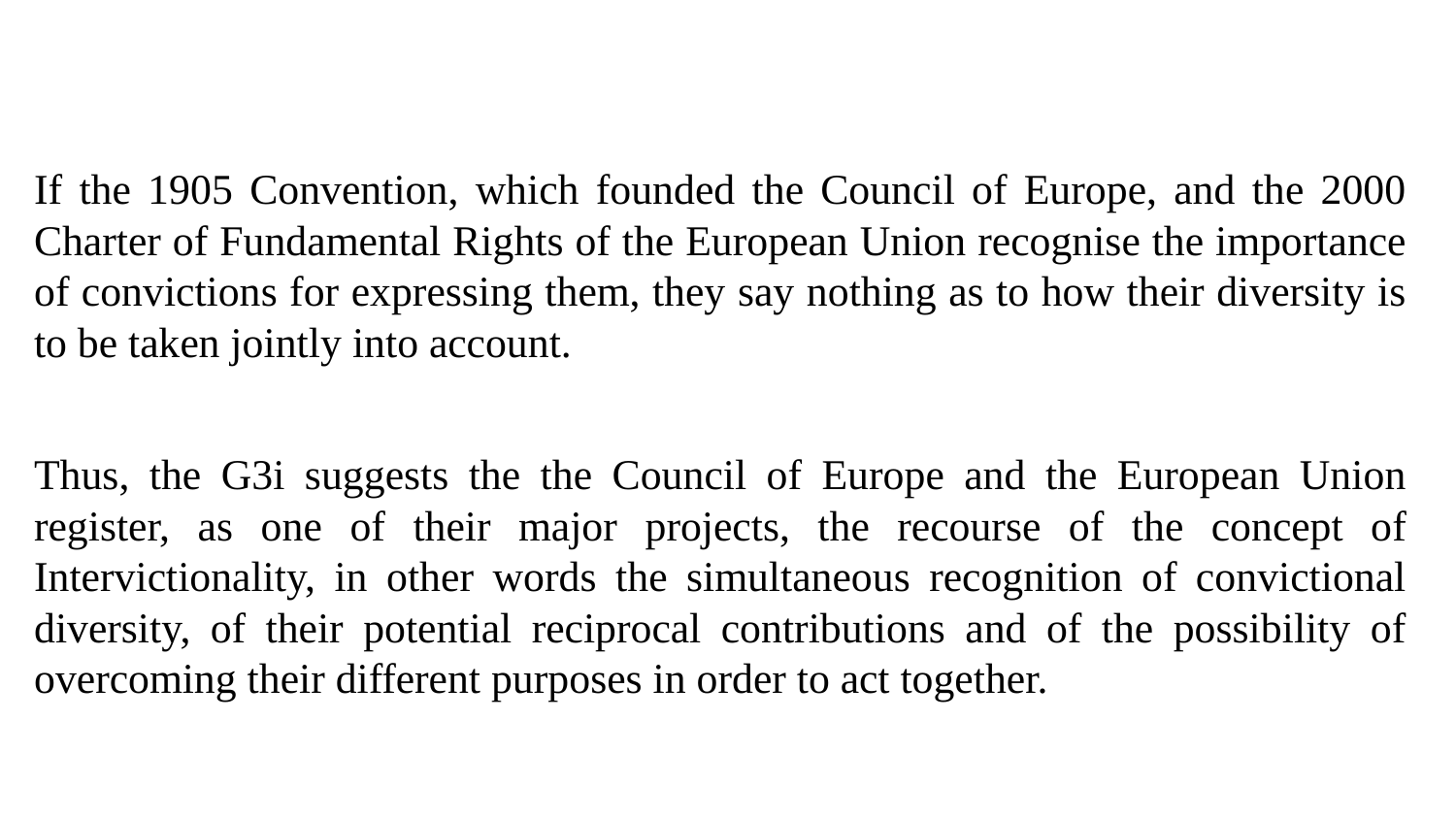A European Cherter for Interconvictionality might then be both a theoretical and an operational support for this concept.

Once this Charter is written and then ratified, it would be desirable for each institution concerned to be invited to implement it.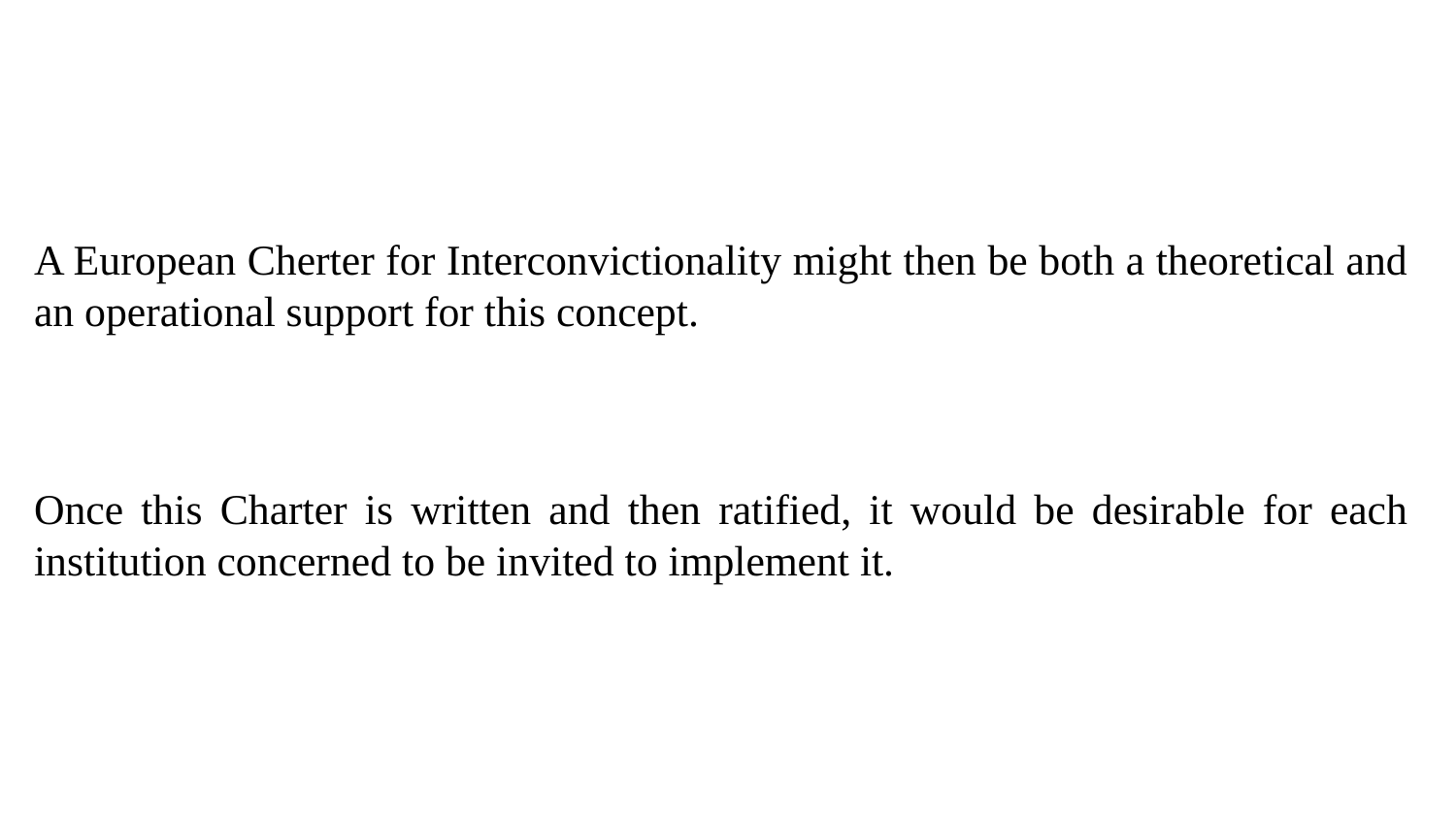If international relations have been organised by numerous treaties, pacts, if cooperation and intercultural dialogues have also been the object of many international conventions or directives, interconvictional relations have never been the subject of legal provisions or institutions intended to explain them, to define their role and objectives, to determine their forms and organise them on the various levels where they are nonetheless indispensable.

To remedy this omission, the G3i suggests that a *European Charter for Interconvictionality* be drawn up and implemented whose provisions, applicable to the States and peoples of Europe might be inspired by the following elements.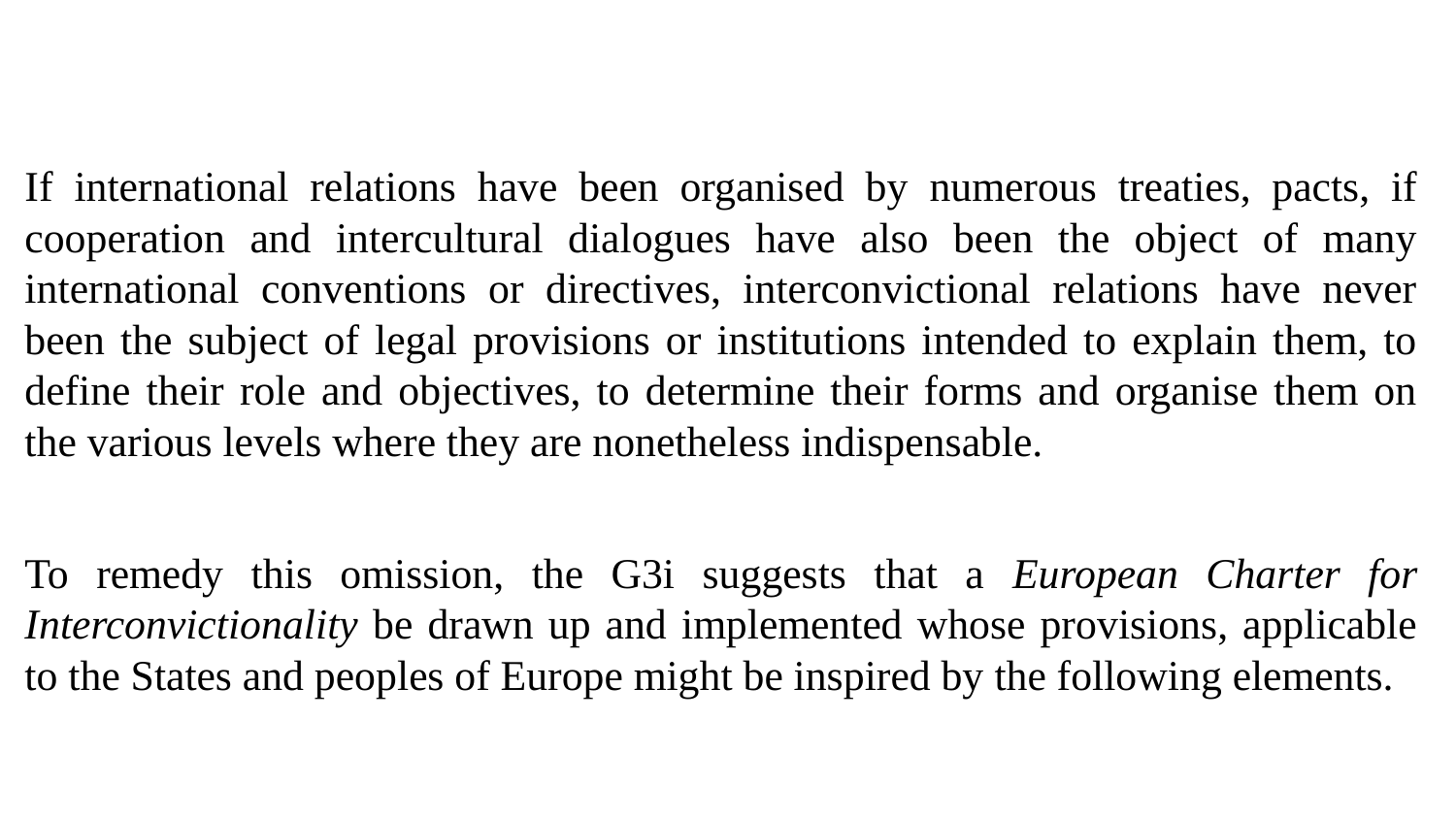## **Toward Geopolitical solutions**

**for** 

## **rural Territories**

### **An example : The Combrailles in the Auvergne (France)**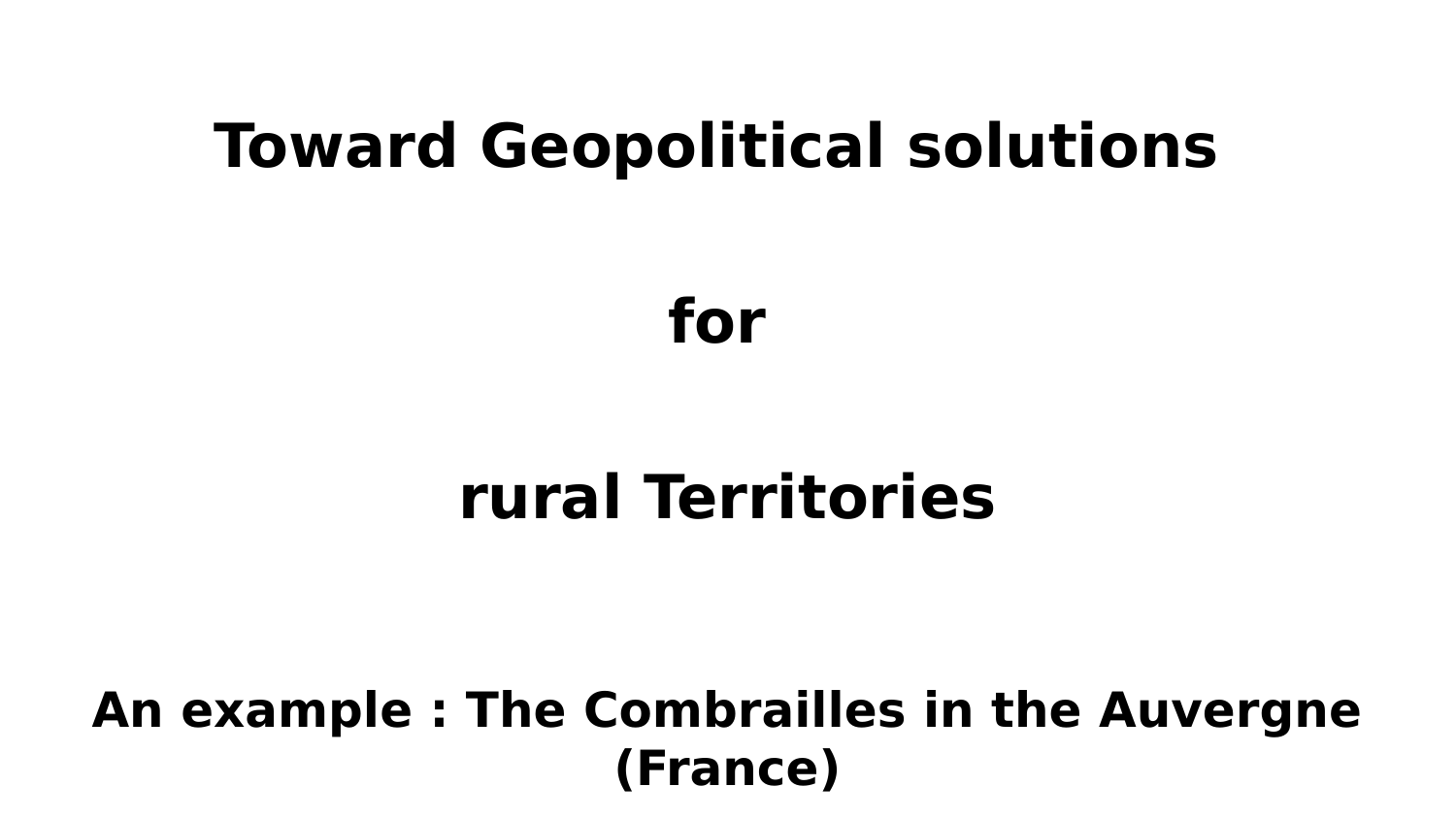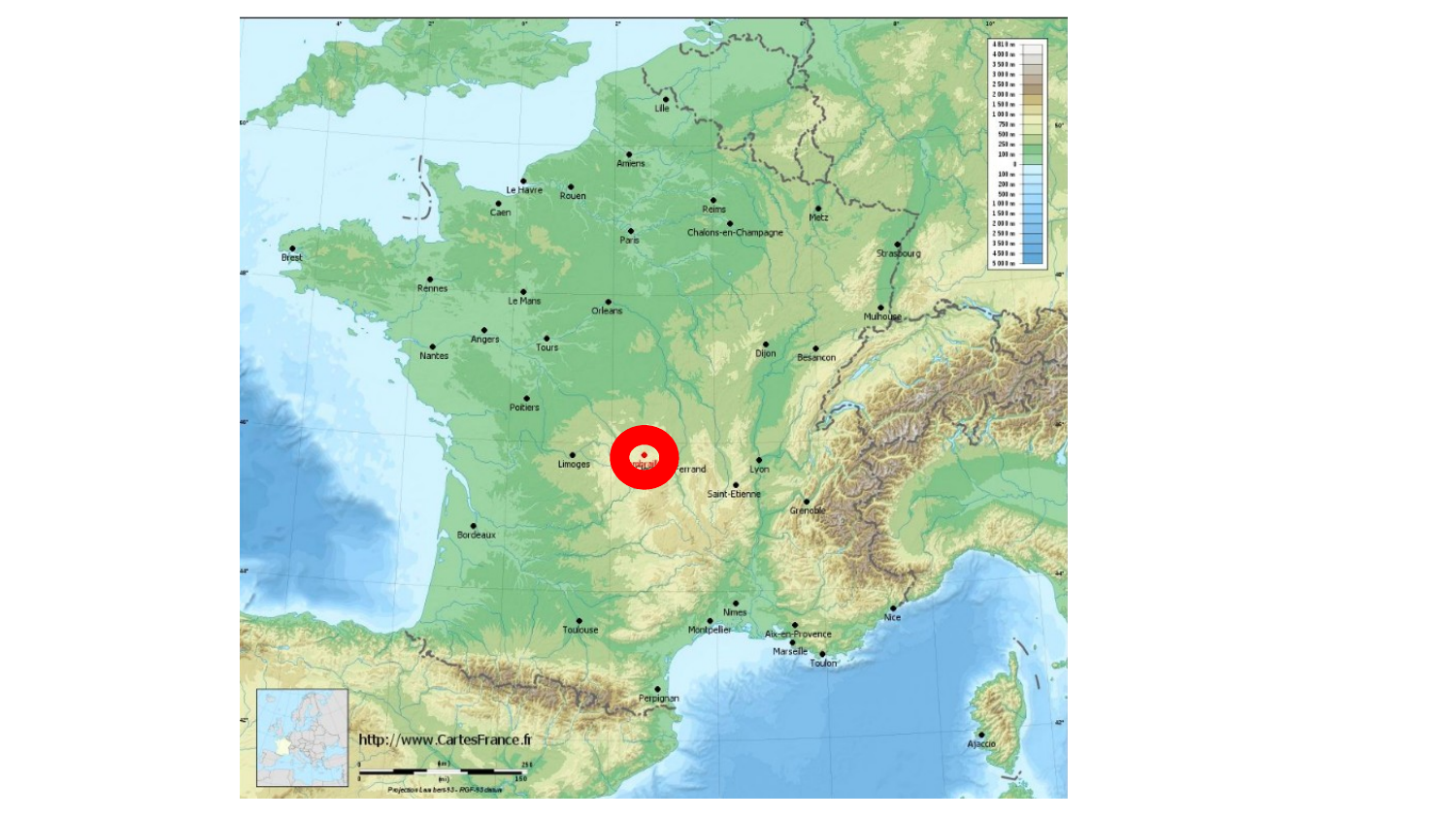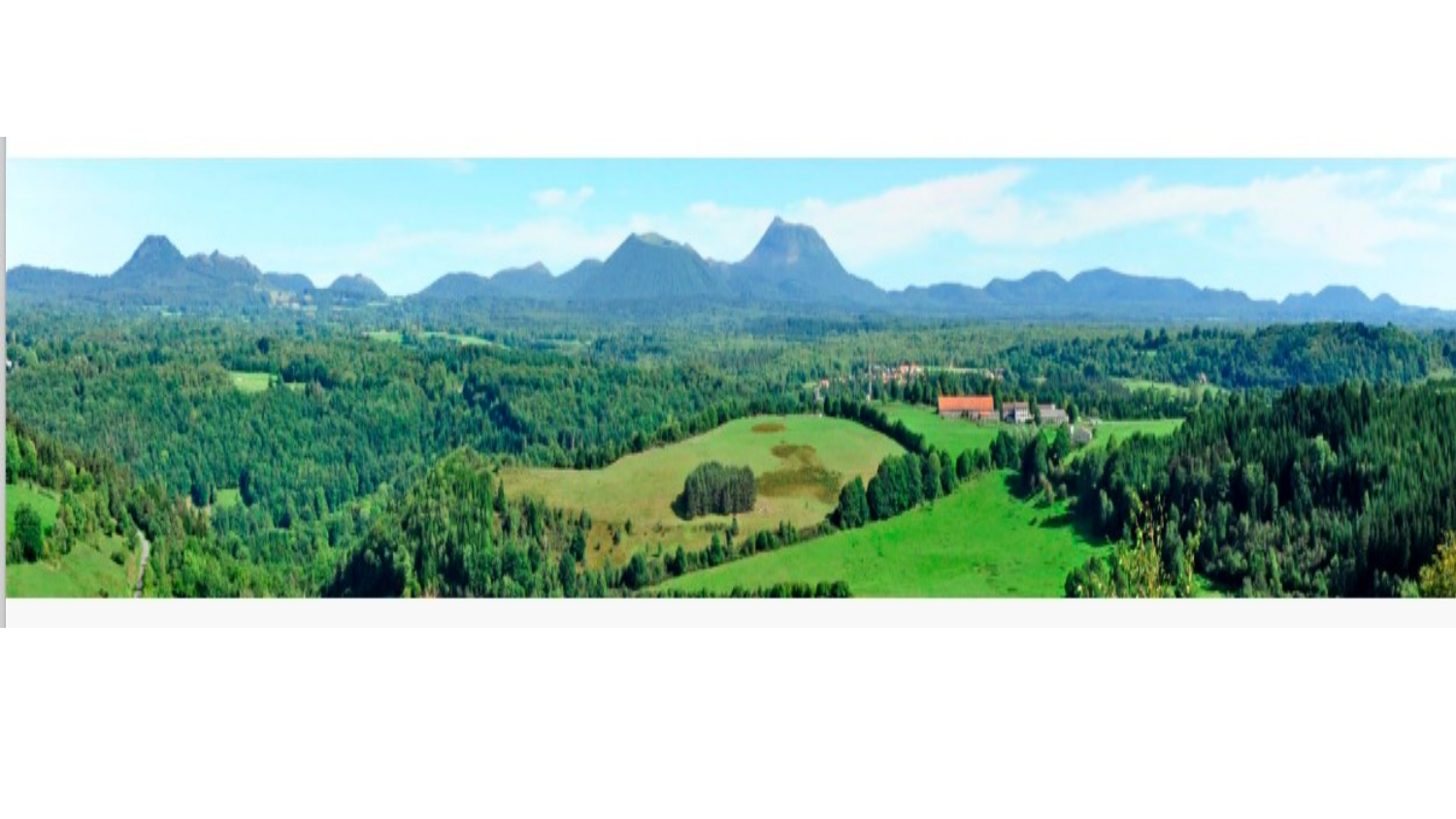Being both remote and typical of the French countryside, the Combrailles is often viewed as merely subject to multiple disadvantages which are deemed to remove from the territory any prospect of development. But is this approach still entirely appropriate today ?

Other regions, considered to be burdened with disadvantages far exceeding their assets (reduced to the level of a consolation prize), have completely reversed their situation. Such examples are multiplying pretty much everywhere on the planet.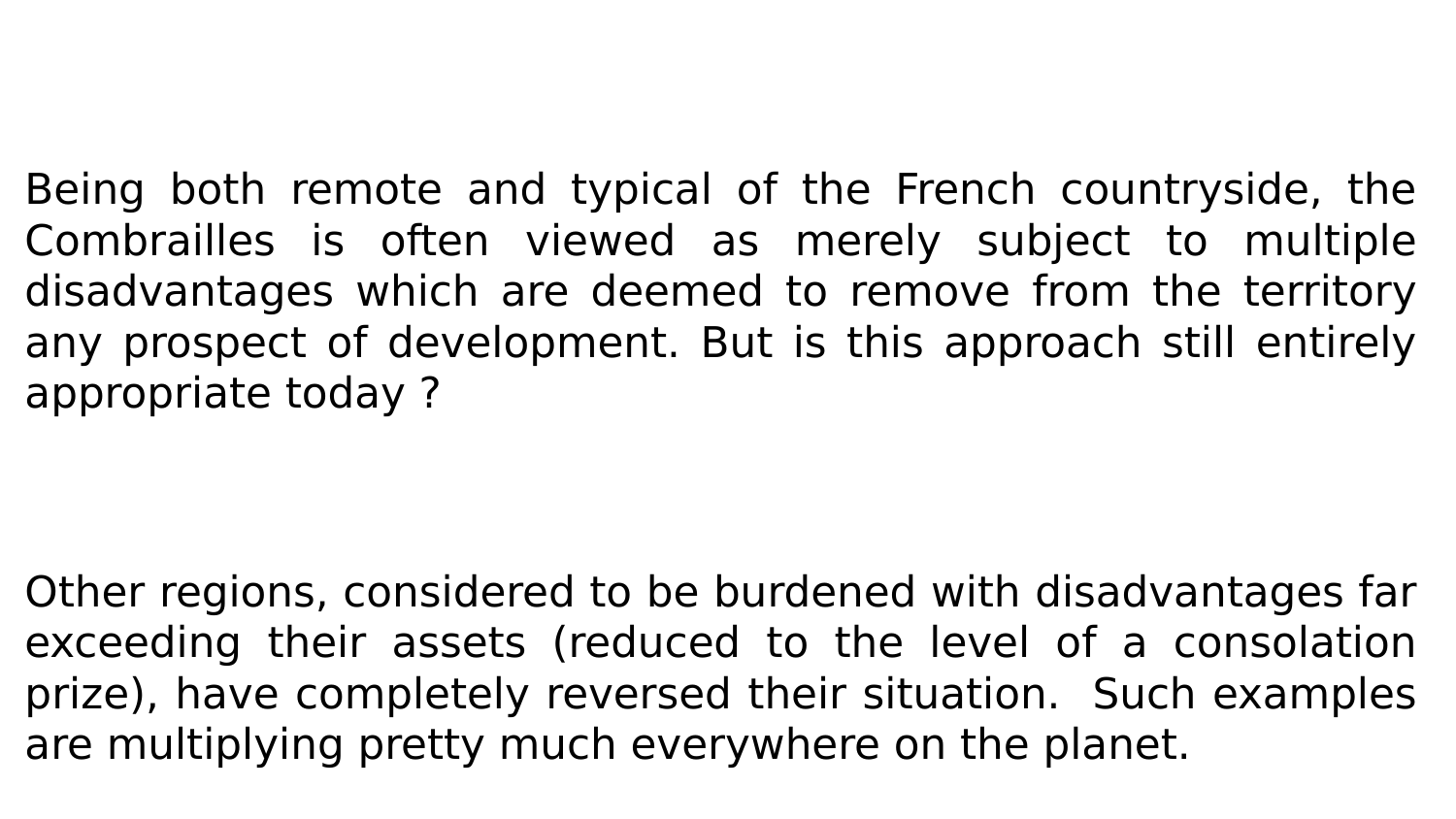Given the tangled maze of uncertainties and changes we are undergoing, many of us struggle to understand the phenomena at work.

Let us attempt a synthesis by highlighting the convergence of five key determinants.

**Climate Natural resources The economy and society Institutions and the rule of law Technology**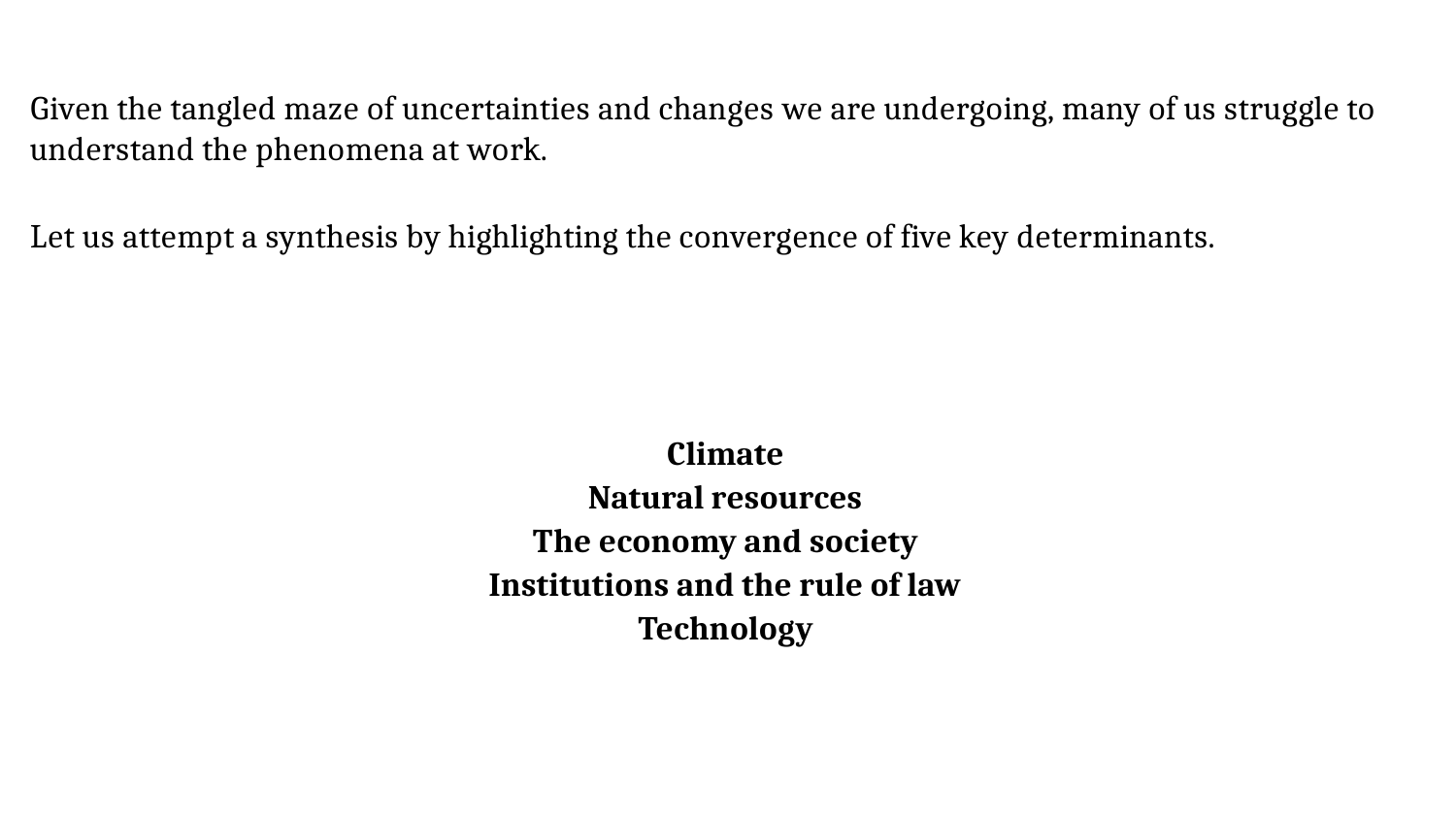Climatic and environmental change is modifying physical, human and economic geography at an increasing rate ; as much at the level of the biosphere as at that of local regions, with these two being interdependent.

To give an example : the drying up of the mediterranean basin, which is now well documented, places the Combrailles at the northernmost limit of those zones which will experience water stress within the next few years.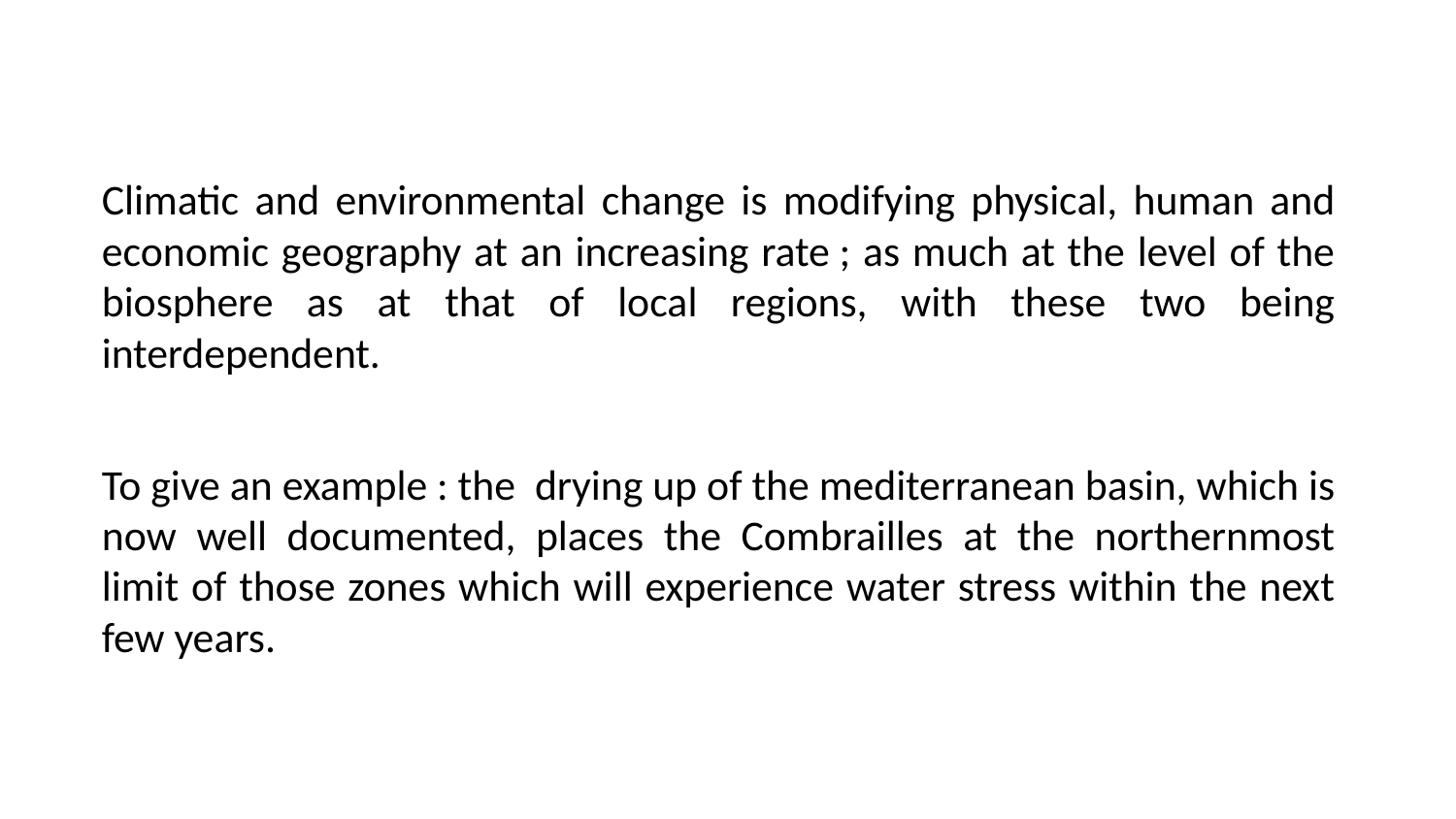Depletion of stocks of natural resources is no longer on the horizon but is here and now. According to those in the industry, the peak in conventional oil production was reached between 2000 and 2005. In any case, it is well behind us.

The president of Total has announced that nonconventional oil production will peak around 2060. Production of minerals and other natural resources are equally due to peak between 2020 and 2080, according to their type. Reductions in the production of phosphates, copper and other resources create problems for agriculture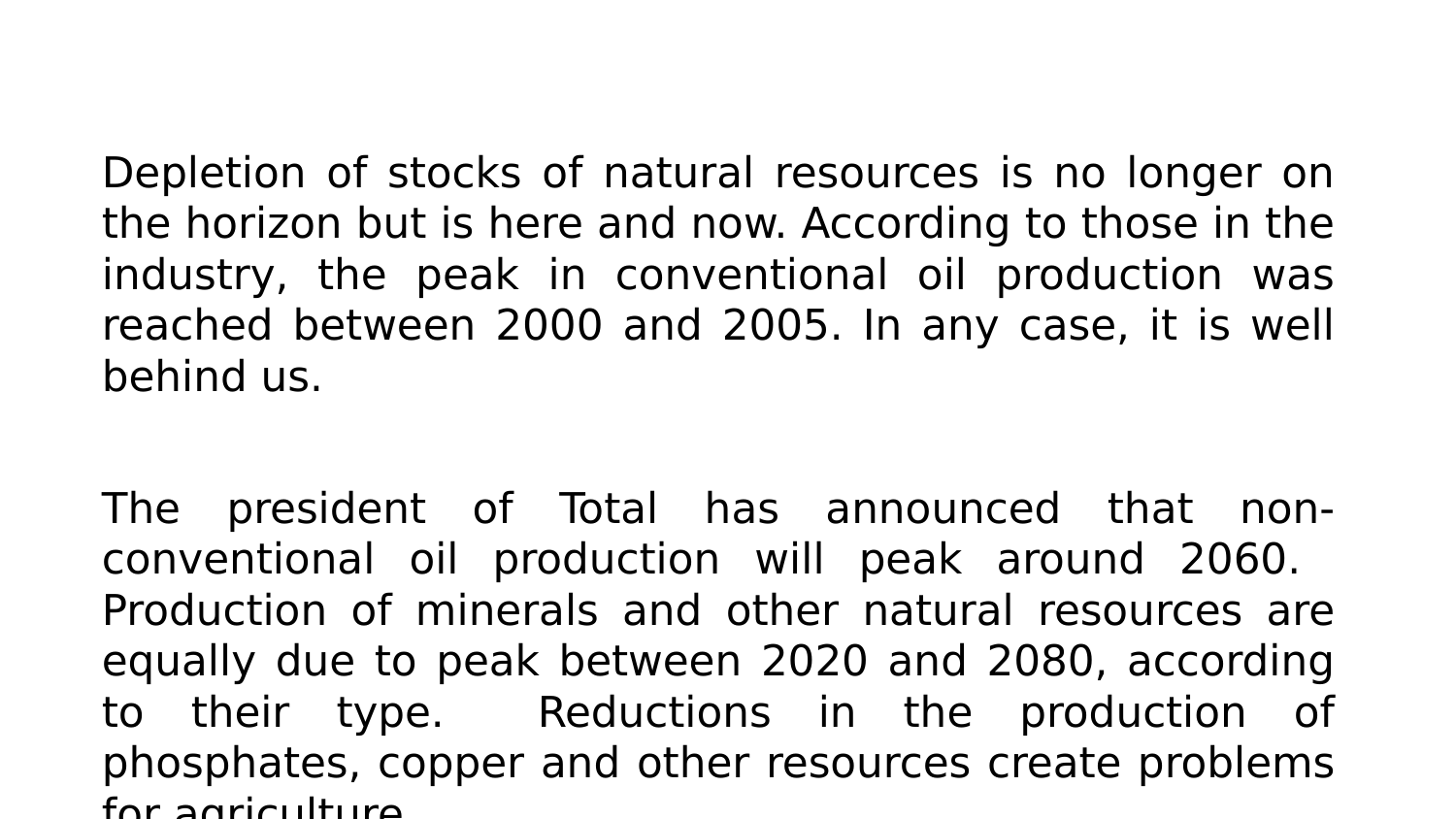The irreversible diminution of petrol stocks is leading to the contraction of the world economy, thereby engendering two major consequences.

Less petrol means fewer machines in operation and therefore fewer functioning industries ; it follows that there is a general reduction in the production of goods and services. GDPs are flatlining.

Less petrol means lower production throughout worldwide industry. The social benefits acquired during the 19th and 20th centuries were made possible by the immense productivity gains resulting from cheap and plentiful energy. As of now the situation is in retreat.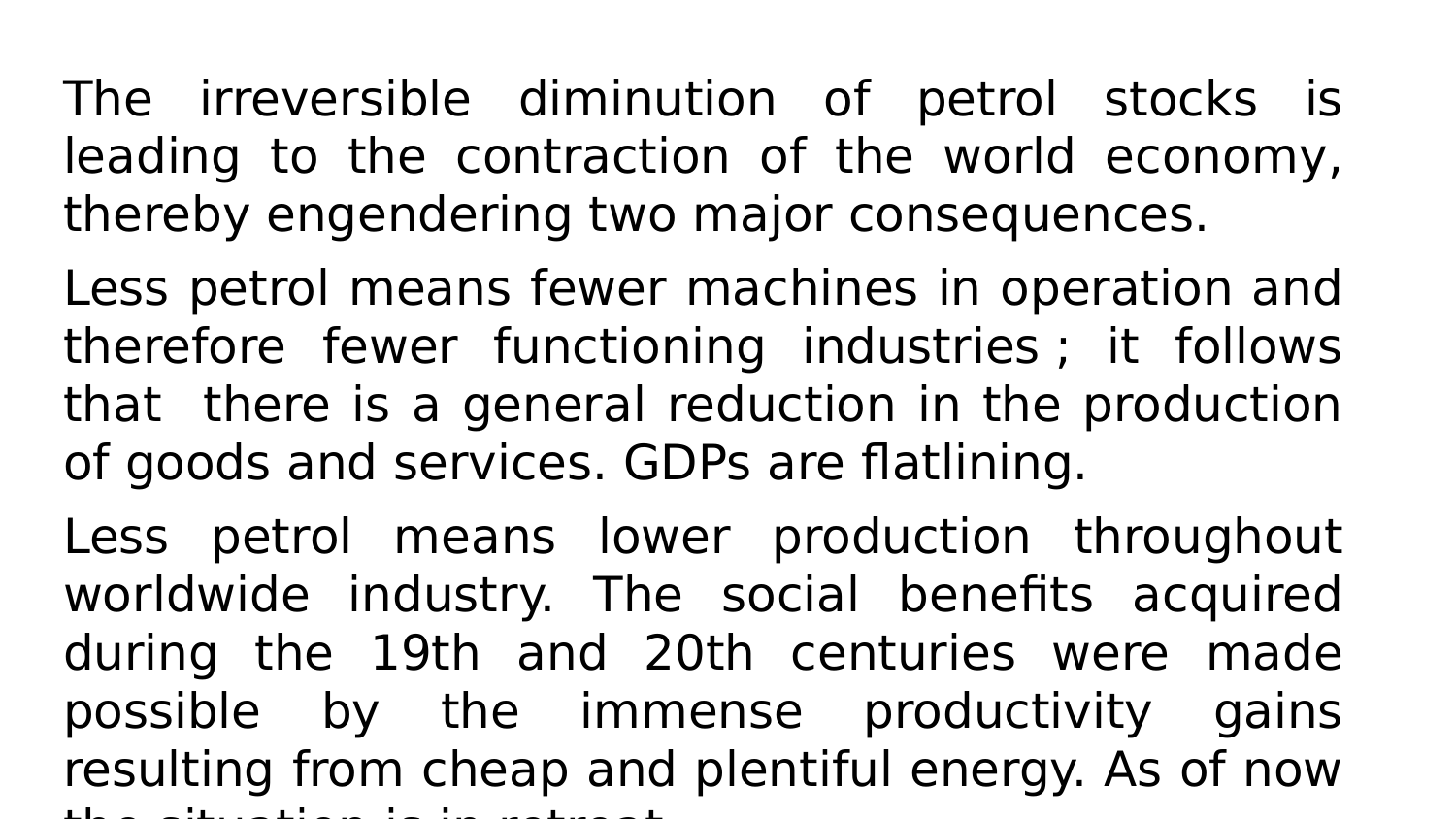At present institutions are not just criticised but are explicitly attacked.

(…) the Visegrád group of countries is destabilising European Union politics ; a resurgent « Hanseatic League » is exerting a rising influence in the bosom of the European Union ; Turkey is creating turmoil within NATO ; numerous countries spurn the judgments of the European Court of Human Rights ;

To challenge institutions is to take against the rule of law because it is the judicial corpus which lends first of all justification, then legitimacy and ultimately power, to institutions. Private arbitration has opened the way to circumventing international and national rights. At the end of the line, it is the rule of law and democracy which are in trouble.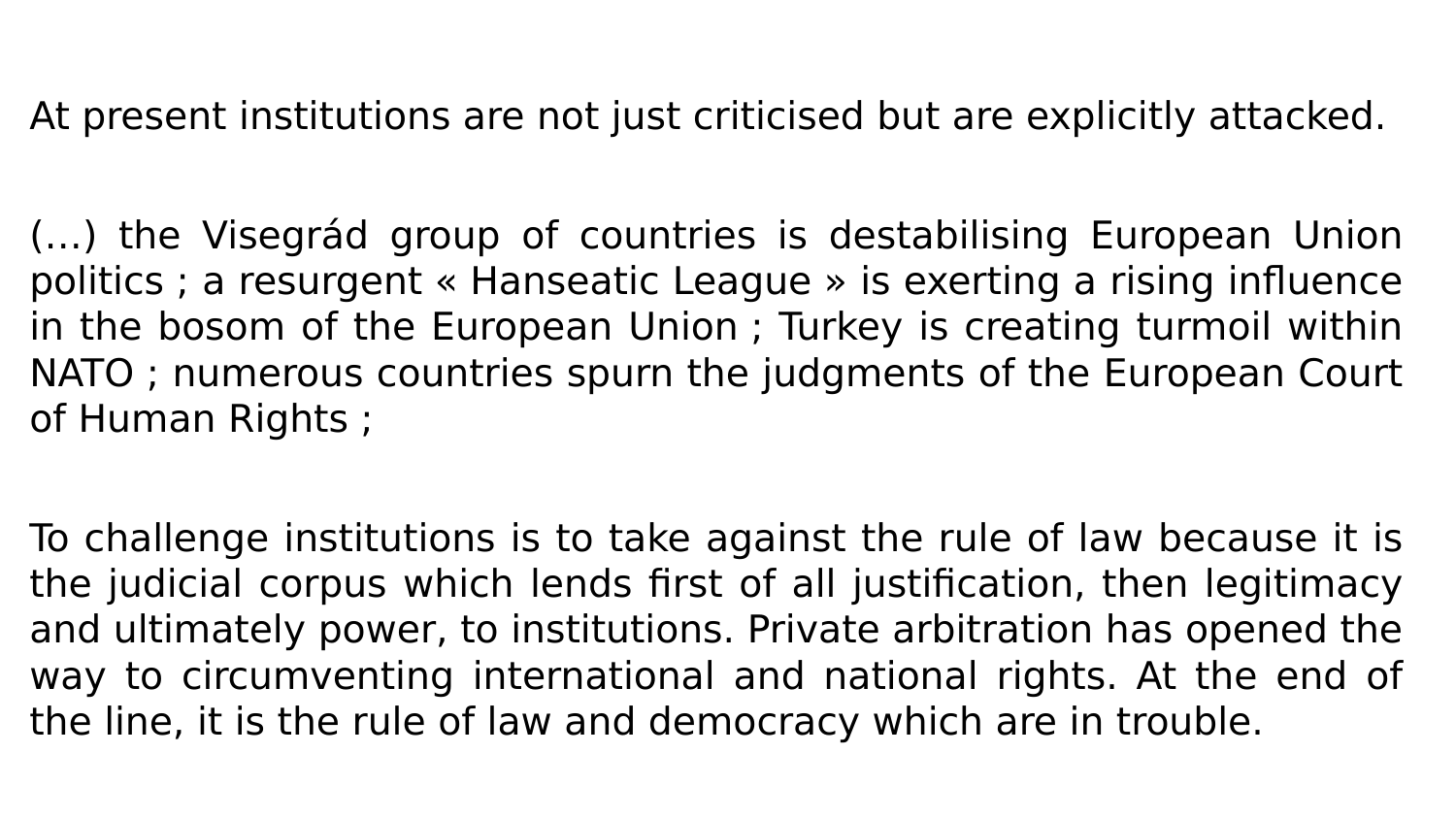Since 1916, the US Senate has recognised the need to promote the cultural industries to spearhead the United-States' soft power.

Some decades later, by capturing audience attention at the same time on the same subject, every country used television as a tool to select the important topics and thereby as a means to standardise the pre-occupations of society by short-circuiting autonomy and diversity of thought.

Consequently, television has acquired an inordinate importance in the development of collective memory.

Collective memory plays a determining role in the creation of collaborative projects.

The result is the impoverishment of social projects, with individualism, exacerbated by widespread commercialisation, leading to isolation.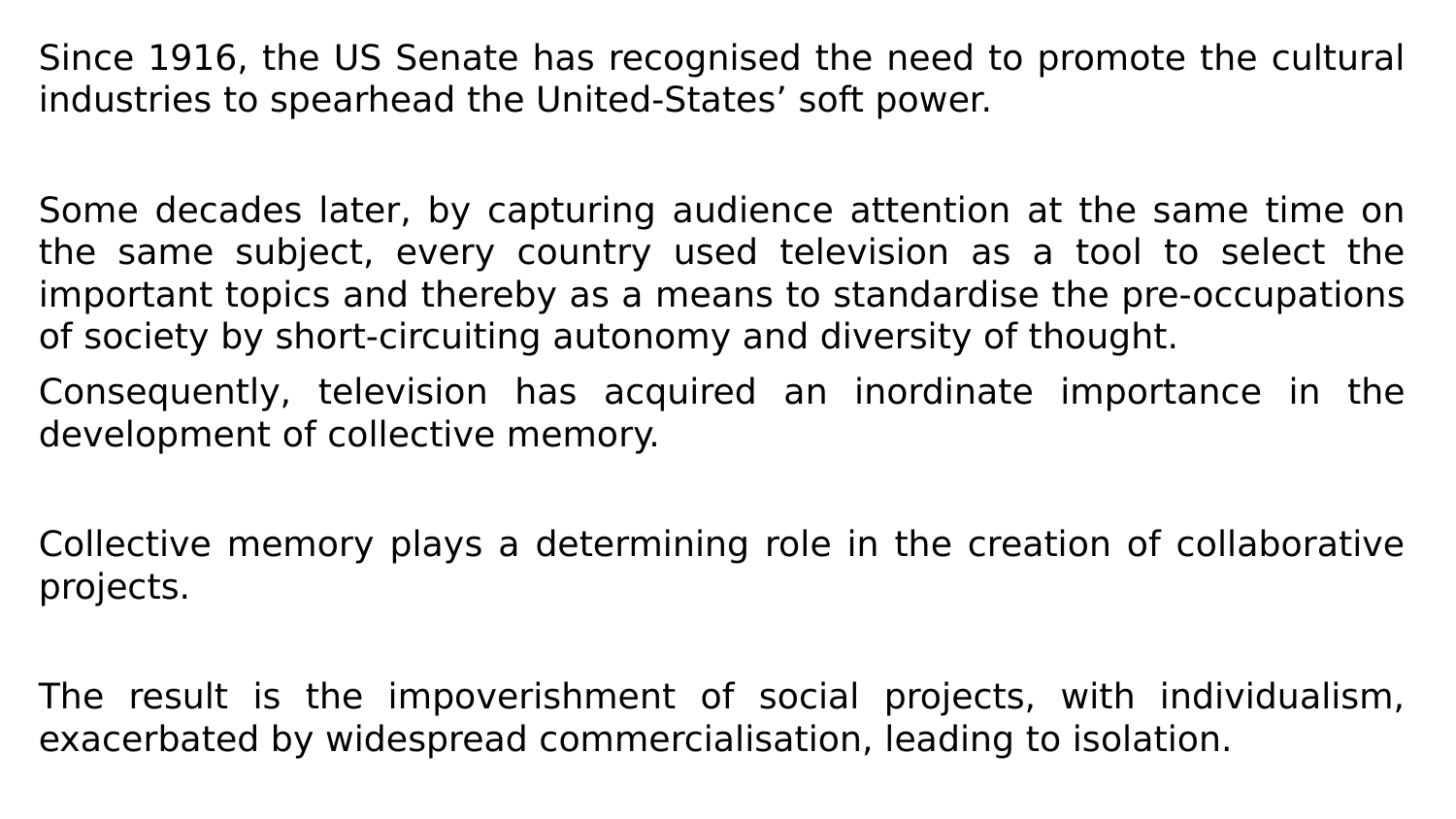#### **The problem :**

*In the Combrailles, to cushion the convergence of the various blows, climatic, technological and energy depletion, so as to prevent democracy from becoming fenced in.*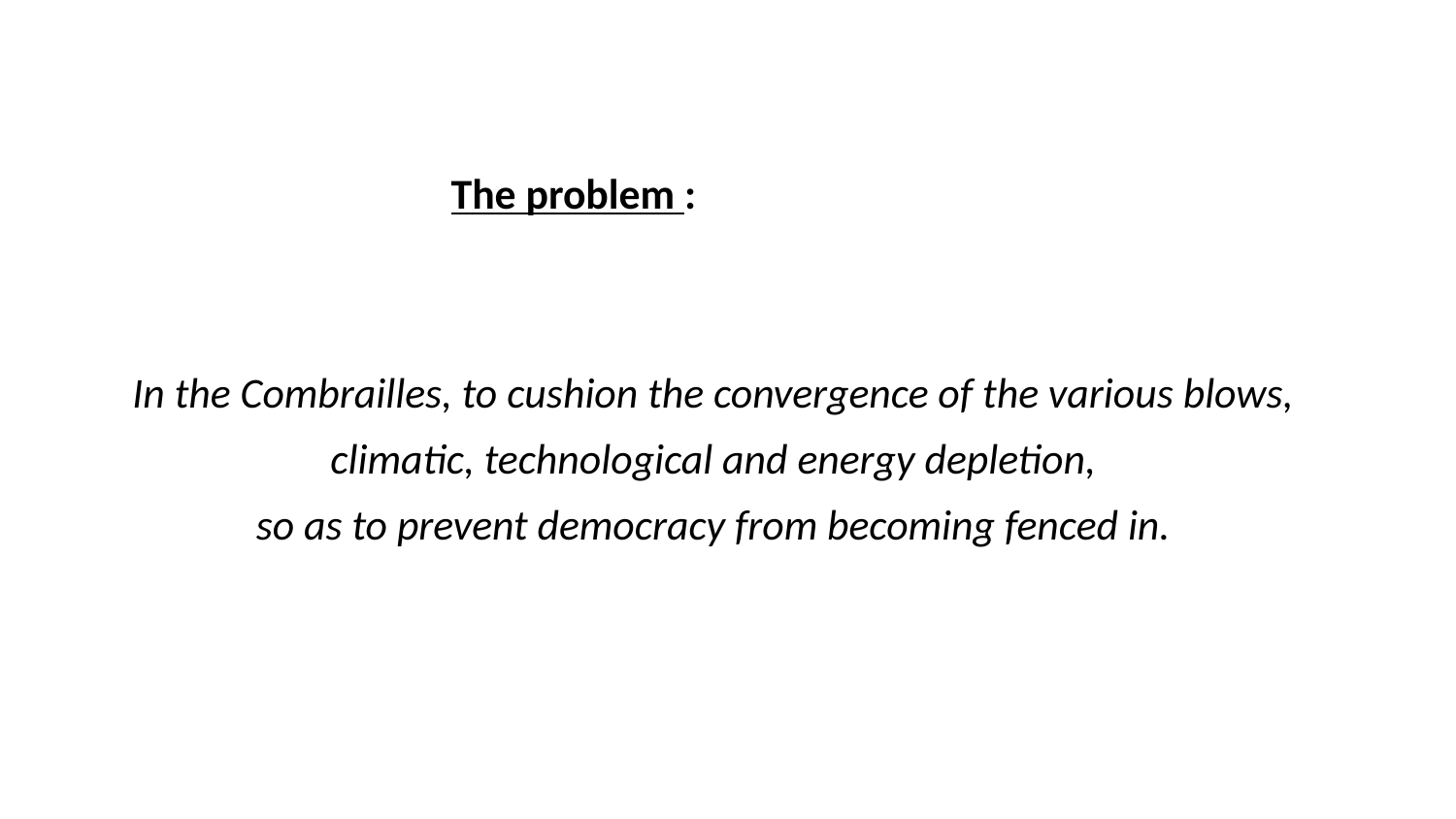Although algorithmic governance subjects us to behavioural impulses which short-circuit individual reflection and directly endanger concord, civil society and local elected representatives have the power to short-circuit in their turn this algorithmic madness and the various consequences arising from the depletion of stocks of resources. Short-circuiting does not mean an attempt to match the speed of algorithms which calculate at 220 000 km/second, but to create a branch line to bypass and soften the blows of the on-going changes.

This term was developped by Antoinette Rouvroy in conference speech available at the following address :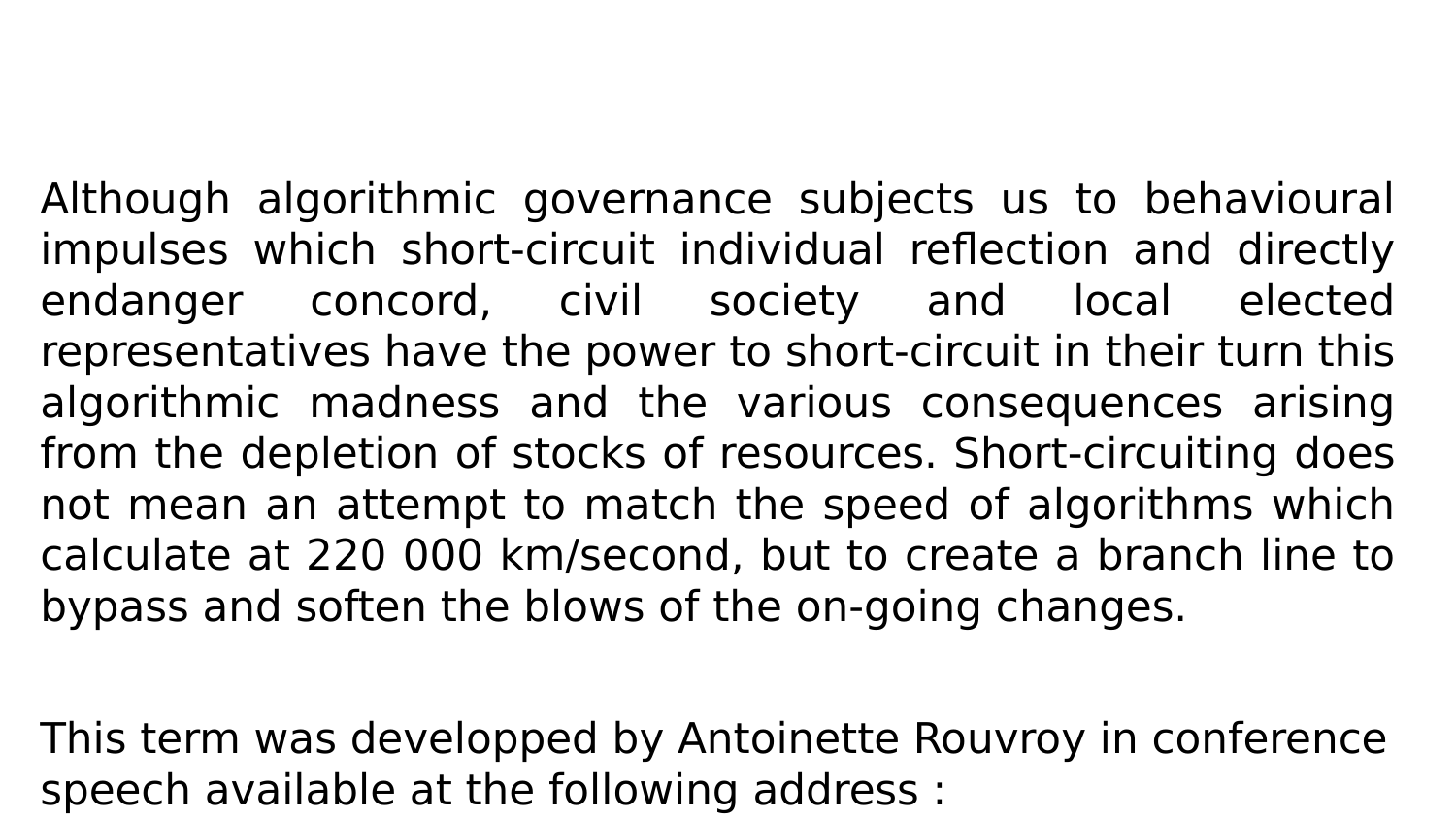### **How can we branch out in the Combrailles ?**

To summarise :

- 1) support the agricultural sector
- 2) upgrade the level of technology in the territory
- 3) induce a diversified and decent job market

4) create bridges between the world of agriculture and AI developers, in order to add value to the territory and stimulate a contributive and collaborative economy.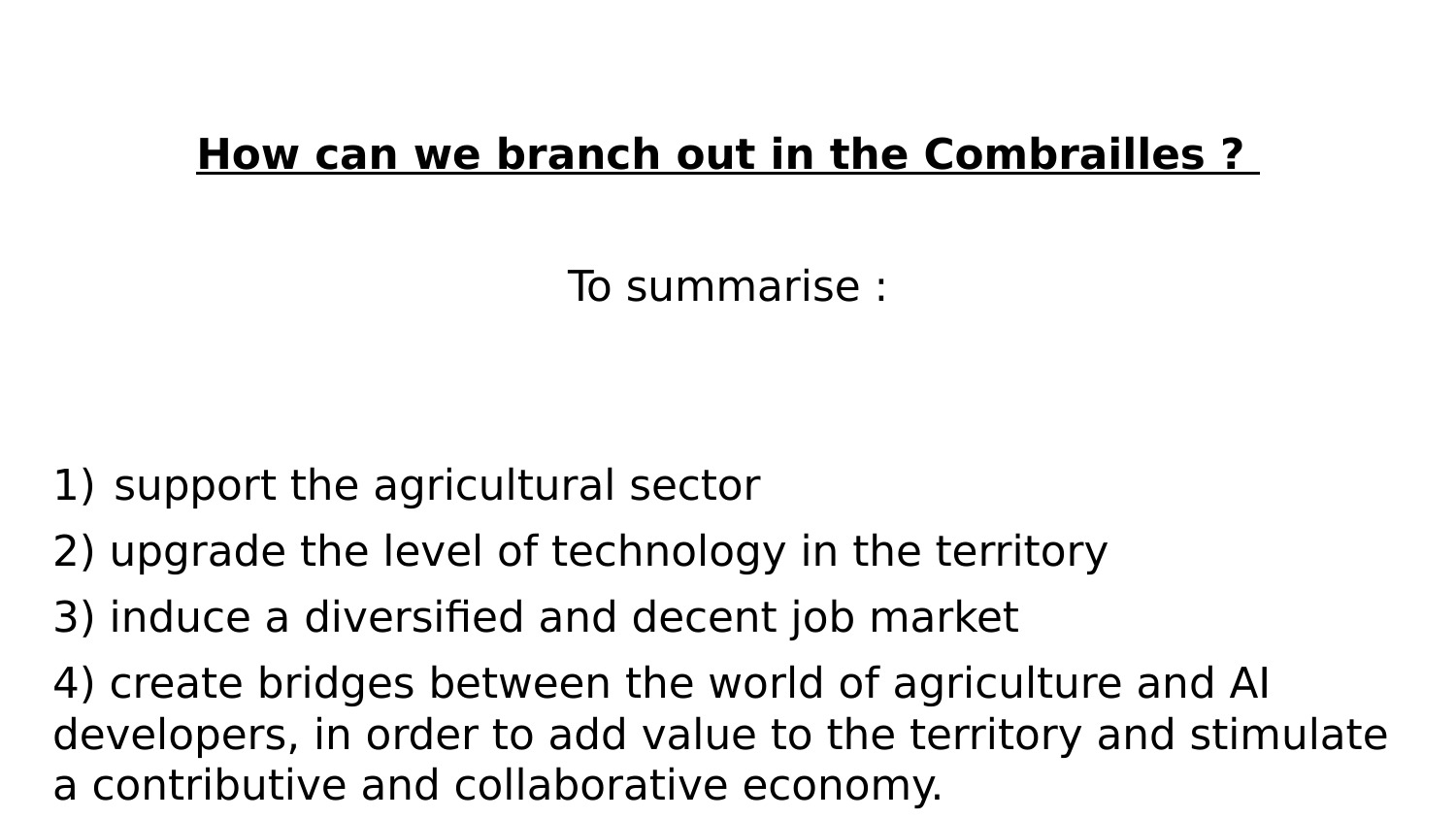### • **First actions** :

- The launch of a « nomadic academy ».
- A review of real-life success stories from local collectives and/or territories undertaking energy, social, economic, ecological and democratic transition.
- The establishment of a monitoring unit.
- The transformation of local contradictions into innovation.
- Communication aimed at young engineers : a downloadable booklet promoting the Combrailles, discovery weekends in the Combrailles with industrialists, etc.
- The establishment of a mediation unit responsible for the ethics of territorial transition, the ethics of change management and the nuturing of the informal talents and skills of the local inhabitants.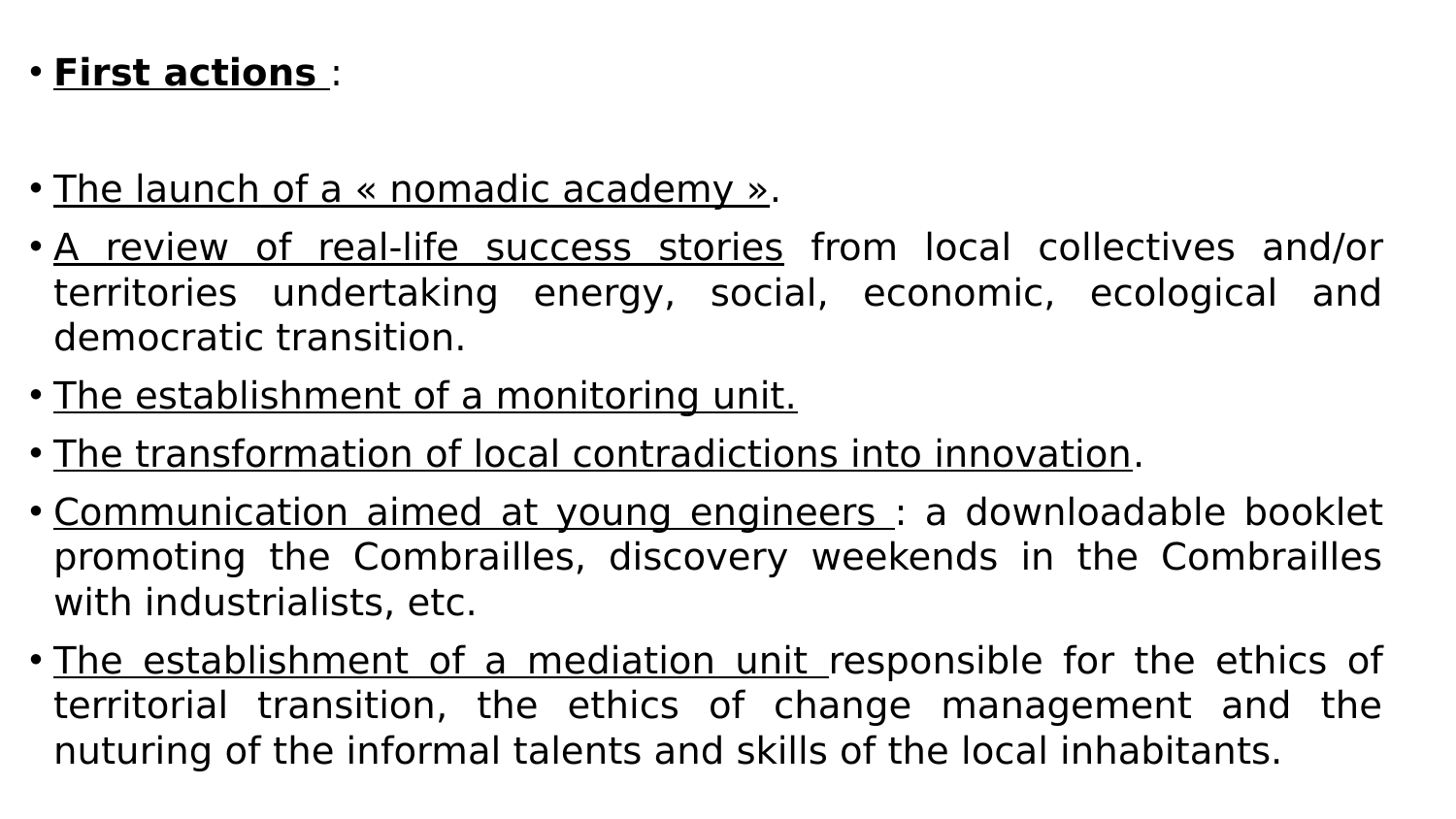### Edmund Burke (1729 - 1797) wrote :

« The only thing necessary for the triumph of evil is for good men to do nothing».

« le mal ne triomphe que par la démission des gens de bien ».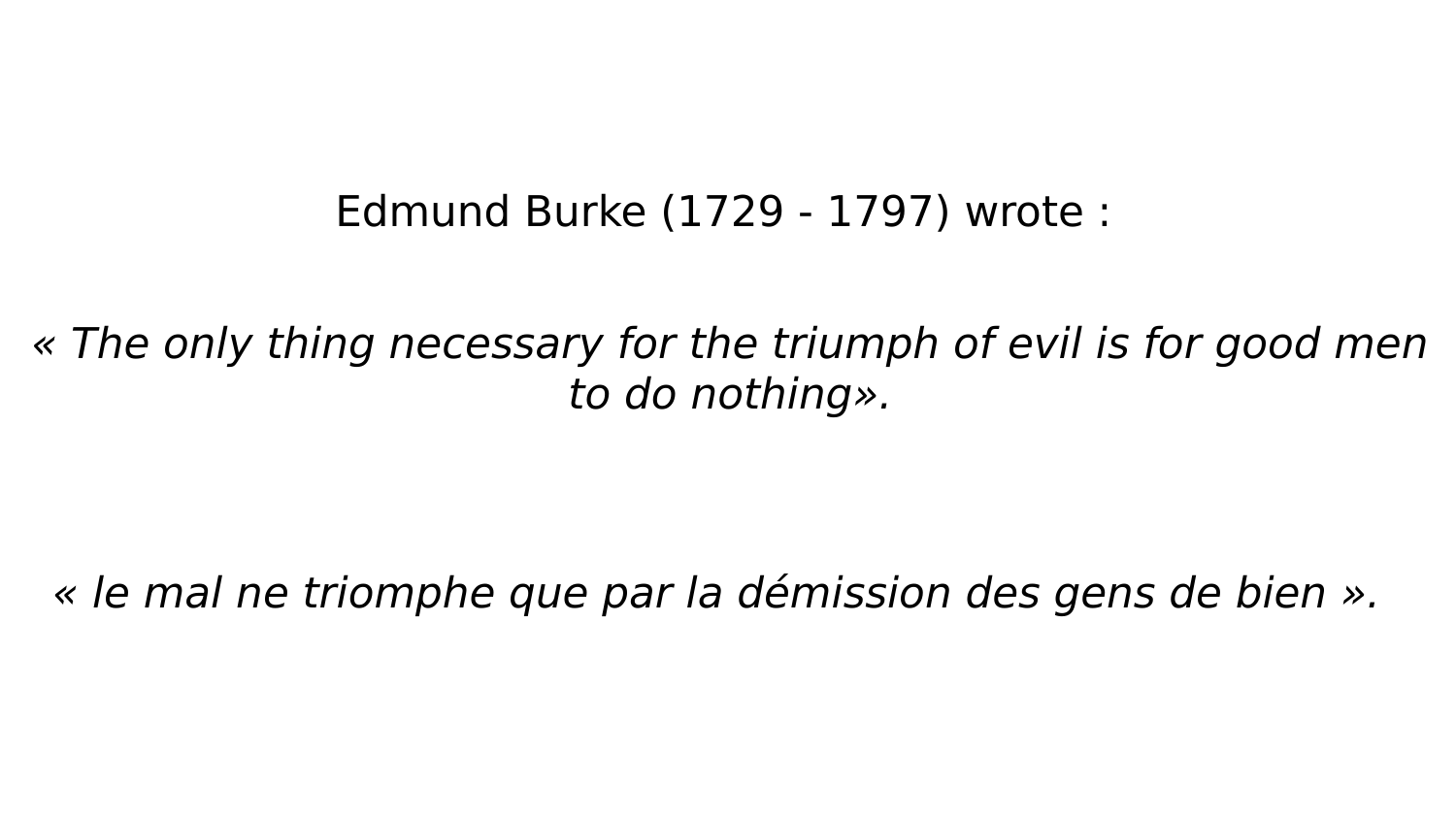### **Pour conclure :**

Vous l'avez compris, nous avons décidé localement de prendre de vitesse « **l'exculturation à 210 000 km/s** » en créant une « **bifurcation** ».

- Les différents acteurs du territoire (société civile en général, élus locaux, industriels) s'engagent dans ce processus de « **bifurcation** » du territoire.
- Les besoins de transition climatique, environnementale, sociale, économique, énergétique, démocratique, sont les mêmes partout sur la planète. Aussi nous installons un réseau de territoires ruraux et semi-ruraux pour co-construire la bifurcation ; chacun la mettant en œuvre selon sa culture locale.

Si cette démarche peut intéresser votre lieu de vie ou un territoire qui vous tient à cœur, contactez-moi et travaillons ensemble.

territoiresenbifurcation@gmail.com